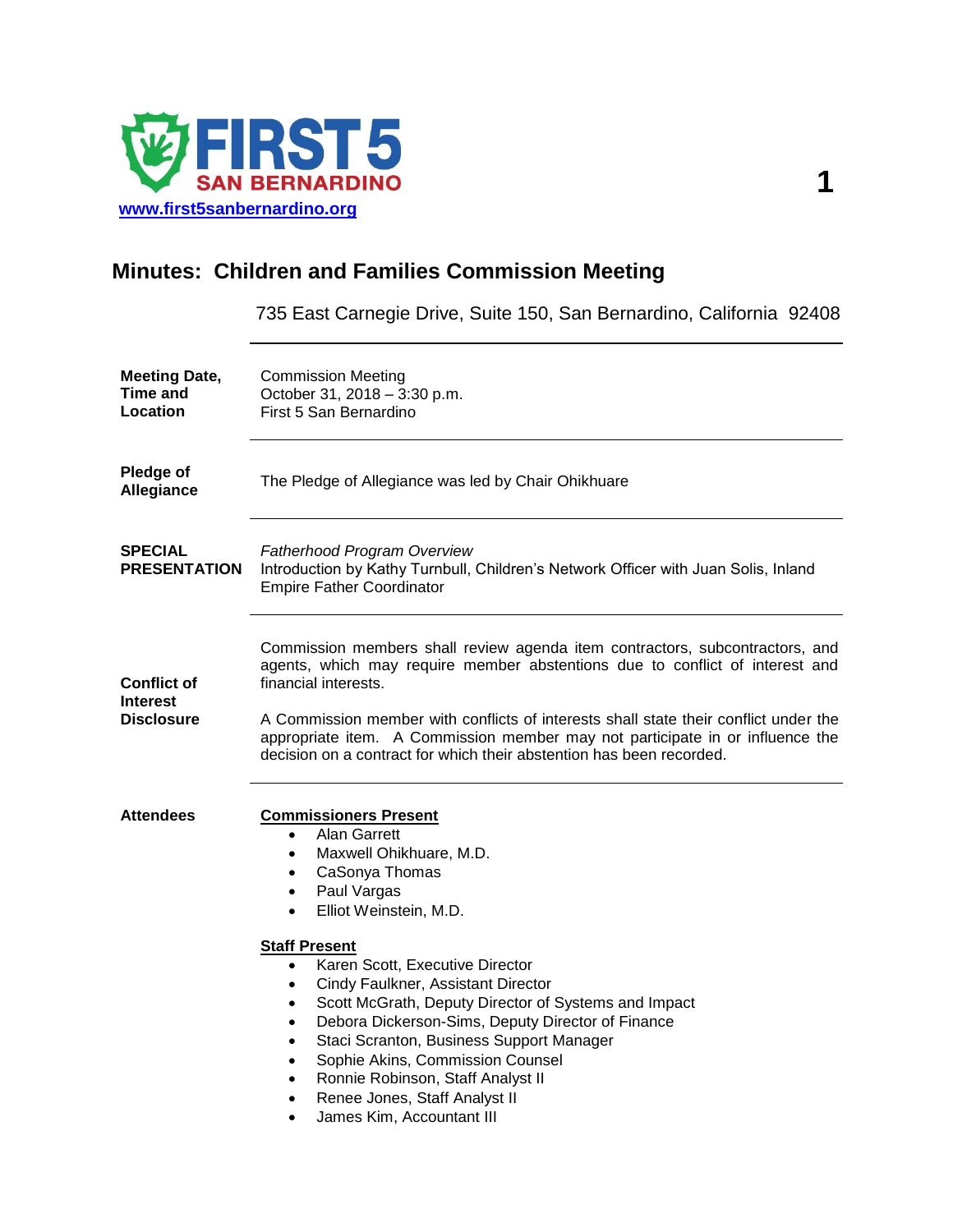**Minutes: Children and Families Commission 10-2018 1 October 31, 2018 Page 2 of 6**

| Tania Offerrall, Staff Analyst II<br>$\bullet$<br>Greg Sellon, Accountant III<br>$\bullet$<br>Wendy Lee, Staff Analyst II<br>Ann Calkins, Executive Assistant, announced the following changes to the posted<br>agenda:                                                                                                                                                                                                          |
|----------------------------------------------------------------------------------------------------------------------------------------------------------------------------------------------------------------------------------------------------------------------------------------------------------------------------------------------------------------------------------------------------------------------------------|
| Agenda Item 4 - Should read Approve Amendment A1 (not A2) to Contract FS076<br>with County Library.                                                                                                                                                                                                                                                                                                                              |
| Agenda Item 9A - Posted version read "Approve revised Letter of Intent to add one<br>(1) additional 900-hour part time service member to three (3) previously approved<br>1,700 full time service hours to the PATH program". We have since deleted the<br>additional 900-hour part time member to this item.                                                                                                                    |
| Agenda Item 9B - Dollar amount changed from not to exceed \$62,365 to \$54,840.                                                                                                                                                                                                                                                                                                                                                  |
| At the September 27th meeting, members discussed gearing up to work on the next<br>Strategic Plan.                                                                                                                                                                                                                                                                                                                               |
| First 5 San Bernardino's 2020-2024 Strategic Plan will mark a fundamental shift in the<br>way the Commission approaches their work, and as part of the Core Planning Group,<br>participants will have the opportunity to ensure that the community engagement<br>processes, discussions, data gathering and final plan effectively represent the goals<br>of First 5 and San Bernardino county residents and stakeholders alike. |
| Committee members reviewed the preliminary timeline and agenda topics for the core<br>planning workgroup.                                                                                                                                                                                                                                                                                                                        |
| Participants for this workgroup are asked to commit to at least 8 to 10 planning<br>meetings in the coming year.                                                                                                                                                                                                                                                                                                                 |
| Each session will be facilitated by Harder+Co Community Research staff and last no<br>longer than 1 to 2 hours.                                                                                                                                                                                                                                                                                                                  |
| The formation of the core planning workgroup is in progress.                                                                                                                                                                                                                                                                                                                                                                     |
| A Strategic Investment Workgroup recently met to help identify some immediate<br>investment strategies of unallocated funding for Fiscal Year 2018-2019 and beyond.                                                                                                                                                                                                                                                              |
| There will be topics presented to the Commission at a later date.                                                                                                                                                                                                                                                                                                                                                                |
| See attached legislative report.<br>PDF                                                                                                                                                                                                                                                                                                                                                                                          |
|                                                                                                                                                                                                                                                                                                                                                                                                                                  |

10-2018 F5SB.pdf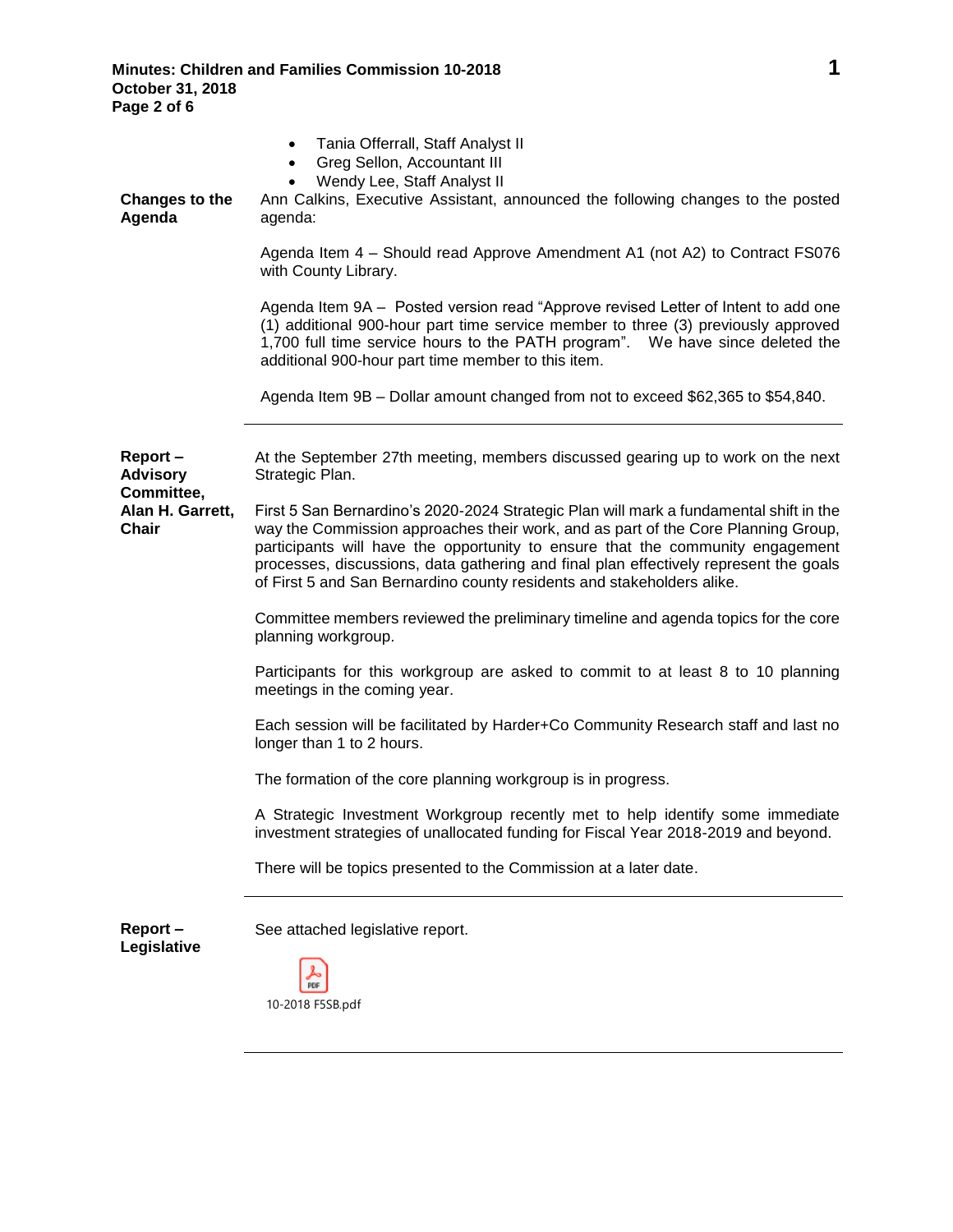**Report – Executive Director, Karen Scott Happy Anniversary First 5 San Bernardino!**  Just want to share with you all that on Election Day, November 6th, First 5 San Bernardino will celebrate the passage of the 1998 voter-approved initiative, Prop 10, which created First 5, charging First 5 California and 58 First 5 County commissions with the responsibility to lead communities in expanding early developmental and school readiness services, and improving systems for children ages 0 to 5 and their families.

> First 5 San Bernardino will launch its 20th Year Anniversary on November 6th with the adoption of a resolution by the San Bernardino County Board of Supervisors recognizing this First 5 milestone. Beginning at 1:30 p.m. at the First 5 San Bernardino office, the celebration will continue with presentations by several prominent "champions for children" and partners in our journey, including Dr. Ohikhuare and Dr. Margaret Hill; new Deputy Executive Officer for San Bernardino County Community Services, Diana Alexander; Chief Intergovernmental Relations Officer for San Bernardino County Superintendent of Schools, Barbara M. Alejandre; Public Health Director, Trudy Raymundo; Vice Chair of the Advisory Committee and Regional Director for CCRC James Moses; and President of the Inland Empire Community Collaborative, Susan Gomez.

> The 20-year anniversary of First 5 San Bernardino is an ideal time to take stock of how far First 5 has come in achieving its goals and positive gains for young children and families, as well as to set a course for the future. In the face of tobacco tax revenues that continue to decline, First 5 and their partners continue to refine programs and practices to best meet the needs of young children. A critical element to continuing the work is impressing upon all leaders and stakeholders of how important and influential the work is – and what is still needed to bring it to scale.

> At the VIP segment of the program, our "champions for children" will speak about such important connections as:

- The roles of the legislature in advocating for and developing policy to support the 0-5 population and their families;
- The roles of our County leadership in service and advocacy and "calling to action" others to serve authentically as Champions for Children;
- The Commissions commitment to aligning our strategies to the Countywide Vision and the successful partnerships that have been created understanding the need to invest differently in the next 20 years, focusing on a Systems Change strategy;
- How the social determinants of health relate to early childhood development forging a successful partnership and collaboration with our Public Health Department as we strive to meet the needs of pregnant women, and children ages prenatal through age five.

The 20th Anniversary celebration continues with a Community Open House from 2:30 p.m. to 4:30 p.m. where attendees can observe various aspects of First 5 San Bernardino's work and successful partnerships through demonstrations and materials. Exhibits as follows:

- The CAHELP collaborative with Desert/Mountain SELPA will share about our approaches to build Trauma Informed Care into our systems;
- Our partnership with DBH will be showcased with information about our largest investment – SART;
- Utilizing the visual set-up, you will gain a great understanding of the benefits of participating in Quality Start San Bernardino;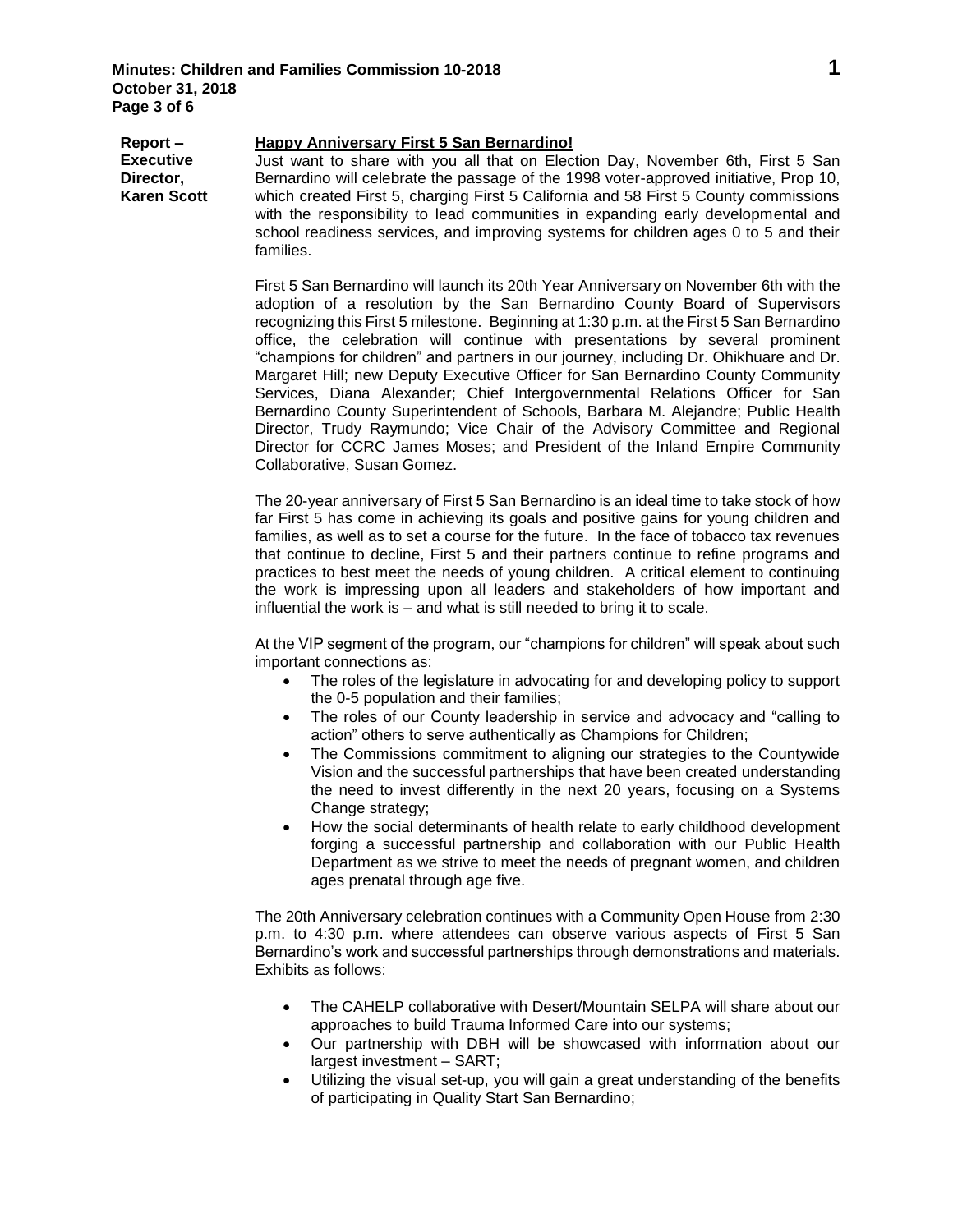- Commissioner Dr. Weinstein and Business Manager Staci Scranton will share about our Reach Out and Read partnership success;
- Our regional collaboration between First 5 Riverside and F5SB for the Dental Transformation Initiative will showcase key aspects of our programs, including the equipment and program strategies;
- Our partners from Loma Linda University Children's Hospital will showcase our "coming soon" Help Me Grow initiative; and
- AmeriCorps members will highlight the work they do with home visitation, preschool/school readiness support and our Nurturing Parenting Program.

Tuesday's 20th Anniversary launch event is a mere prelude to a continuing celebration. There will be 5 additional community events throughout the five supervisorial districts in the month of November. Our contracted partner, IECC will capture these events and create photobooks for each district and a 20th Anniversary Celebration video to be presented to the Commission and the Board of Supervisors early in the next year.

I would like to thank the First 5 San Bernardino Commission for your commitment to ensure that coordinated and comprehensive systems support and strengthen children, families, and communities throughout our County as we pursue the vision that all children are healthy, safe, nurtured, eager to learn and ready to succeed in school through the Commission's investments, work and strategic partnerships in the next 20 years.

Motion by Commissioner Weinstein and seconded by Commissioner Vargas to approve the Consent Items. Commissioner Thomas abstained from Item 5 due to her position as appointing authority over the Preschool Services Department.

**Consent**

With the noted abstention, Commissioners Hill and Ramos absent and without further comment or objection, motion carried by unanimous vote.

| Item No.     | <b>CONSENT</b>                                                                                                                                                                                                                                                                                                                                                                                                                                                                                                                                                                                                                                                                                                                                                                                                                                                                                                  |
|--------------|-----------------------------------------------------------------------------------------------------------------------------------------------------------------------------------------------------------------------------------------------------------------------------------------------------------------------------------------------------------------------------------------------------------------------------------------------------------------------------------------------------------------------------------------------------------------------------------------------------------------------------------------------------------------------------------------------------------------------------------------------------------------------------------------------------------------------------------------------------------------------------------------------------------------|
|              | Approve Minutes of September 12, 2018 Commission Meeting.<br>(Presenter: Ann M. Calkins, Executive Assistant 252-4252)                                                                                                                                                                                                                                                                                                                                                                                                                                                                                                                                                                                                                                                                                                                                                                                          |
| $\mathbf{2}$ | A. Ratify and approve Amendment No. 1, effective October 13, 2018, to employment<br>Contract No. 15-816 between the County of San Bernardino, Children and<br>Families Commission, and Willmar Gultom, Accountant II, extending the term<br>through October 12, 2021, and updating benefit language and hourly rate for an<br>annual cost of \$80,306 (\$56,992 Salary, \$23,314 Benefits).<br>B. Authorize the Assistant Executive Officer of Human Services to execute<br>amendments to extend the term of the contract for a maximum of three successive<br>one-year periods on behalf of the County, subject to County Counsel review.<br>C. Direct the Assistant Executive Officer of Human Services to transmit all documents<br>in relation to contract amendments to the Clerk of the Board of Supervisors within<br>30 days of execution.<br>(Presenter: Karen E. Scott, Executive Director, 252-4252) |
| 3            | Approve Commission Meeting Schedule for Calendar Year 2019.<br>(Presenter: Ann M. Calkins, Executive Assistant, 252-4252)                                                                                                                                                                                                                                                                                                                                                                                                                                                                                                                                                                                                                                                                                                                                                                                       |
| 4            | Approve Amendment A1 to Contract FS076 with County of San Bernardino Library for<br>the Career Online High School Initiative for Fiscal Year 2016-2020.<br>(Presenter: Scott McGrath, Deputy Director, Systems and Impact, 242-4259)                                                                                                                                                                                                                                                                                                                                                                                                                                                                                                                                                                                                                                                                            |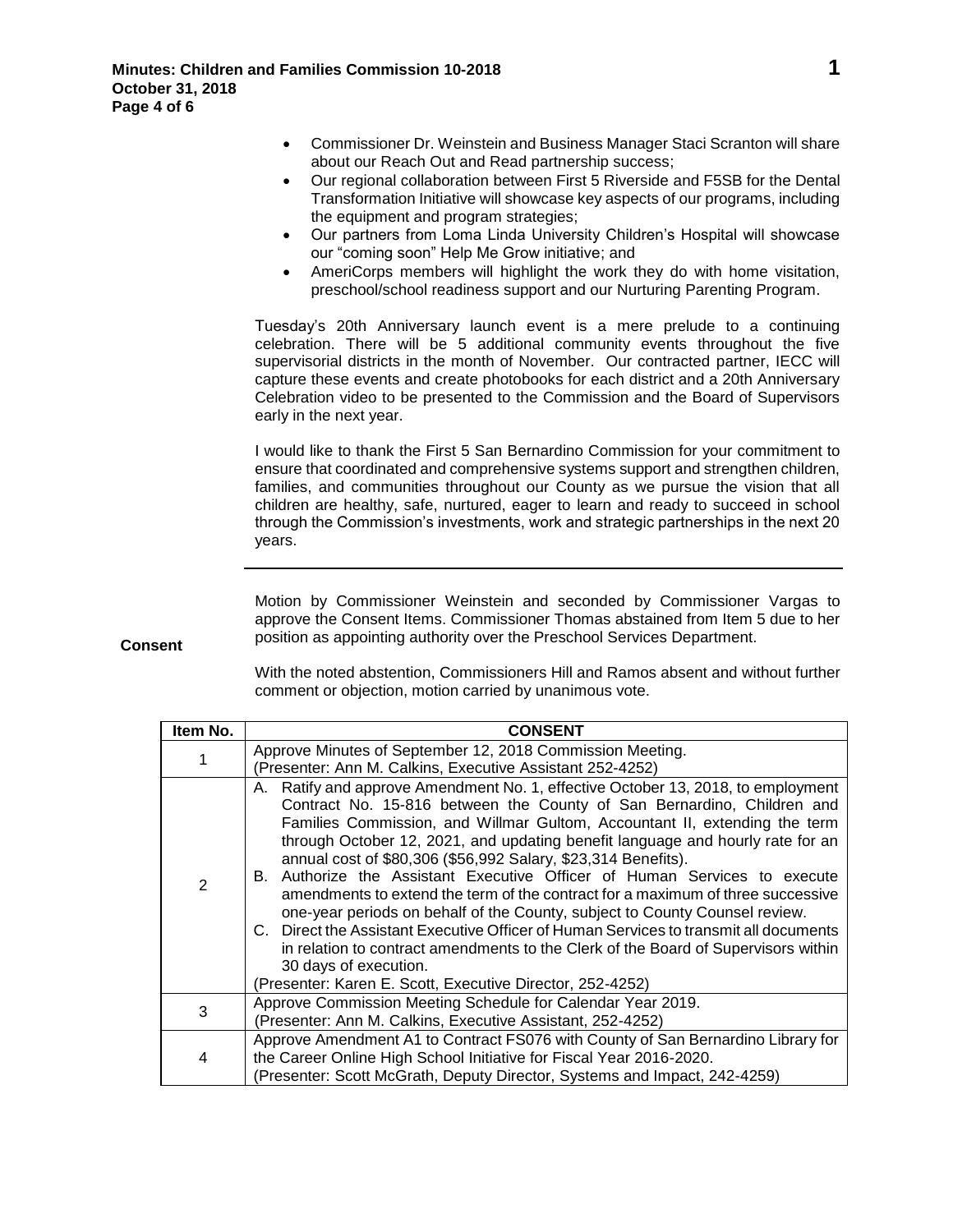| 5 | Approve Amendment No. 1 to the non-financial Memorandum of Understanding<br>(MOU) with the County of San Bernardino Preschool Services Department (PSD) to<br>provide literacy, math skills, and social and emotional development skills for eligible<br>PSD children through the use of AmeriCorps members for the period of July 25, 2018<br>through September 30, 2020.<br>(Presenter: Staci Scranton, Business Support Manager, 252-4282) |
|---|-----------------------------------------------------------------------------------------------------------------------------------------------------------------------------------------------------------------------------------------------------------------------------------------------------------------------------------------------------------------------------------------------------------------------------------------------|
|---|-----------------------------------------------------------------------------------------------------------------------------------------------------------------------------------------------------------------------------------------------------------------------------------------------------------------------------------------------------------------------------------------------------------------------------------------------|

| Item No.       | <b>DISCUSSION</b>                                                                                                                                                                                                                                                              |
|----------------|--------------------------------------------------------------------------------------------------------------------------------------------------------------------------------------------------------------------------------------------------------------------------------|
|                | Conduct Public Hearing for the Children and Families Commission for San Bernardino<br>County's Annual Audit for Fiscal Year 2017-2018.<br>(Presenter: Debora Dickerson-Sims, Deputy Director of Finance, 252-4269)                                                             |
| 6              | <b>Discussion</b><br>None                                                                                                                                                                                                                                                      |
|                | <b>Public Comment</b><br>None                                                                                                                                                                                                                                                  |
|                | Public Hearing conducted. No public comments presented on this item.                                                                                                                                                                                                           |
|                | Conduct Public Hearing of the Children and Families Commission for San Bernardino<br>County's Annual Report for Fiscal Year 2017-2018.<br>(Presenter: Scott McGrath, Deputy Director of Systems and Impact, 252-4259)                                                          |
|                |                                                                                                                                                                                                                                                                                |
| $\overline{7}$ | <b>Discussion</b><br>None                                                                                                                                                                                                                                                      |
|                | <b>Public Comment</b><br>None                                                                                                                                                                                                                                                  |
|                | Public Hearing conducted. No public comments presented on this item.                                                                                                                                                                                                           |
|                | Approve Contract IC035 with Social Entrepreneurs, Inc., to support the development<br>and implementation of a Maternal Health Systems framework specific to San<br>Bernardino County in the amount \$197,158 for Fiscal Years 2018-19 through 2019-<br>20.                     |
|                | (Presenter: Renee Jones, Staff Analyst II, 252-4273)                                                                                                                                                                                                                           |
| 8              | <b>Discussion</b><br>Commissioner Thomas asked if SEI is building upon the work already being done. Ms.<br>Jones answered SEI will build upon existing systems.                                                                                                                |
|                | <b>Public Comment</b><br>None                                                                                                                                                                                                                                                  |
|                | Motion made by Commissioner Garrett and seconded by Commissioner Vargas to<br>approve Item 8. With Commissioners Hill and Ramos absent and without further<br>comment or objection, motion carried by unanimous vote.                                                          |
|                | Approve revised Letter of Intent to increase the AmeriCorps members living<br>А.<br>allowance for three (3) previously approved 1,700-hour (full-time) services<br>members to (PATH) program.                                                                                  |
| 9              | Approve (1) year contract with Prevent Child Abuse California (PCA CA) for three<br>В.<br>(3) AmeriCorps service member positions to provide home visitation through the<br>(PATH) Program at a cost not to exceed \$54,840.00 in matching funds for Fiscal<br>Year 2018-2019. |